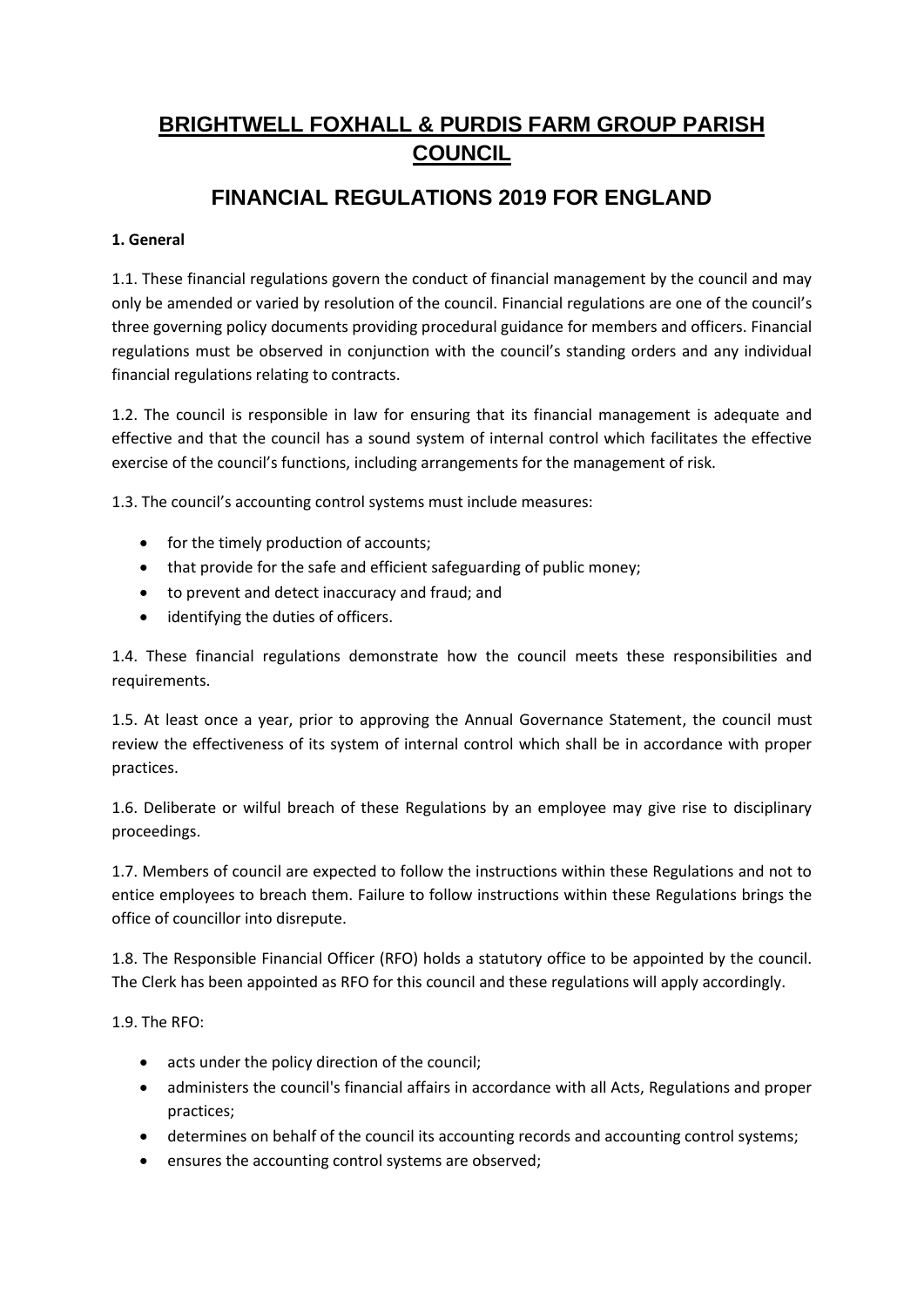- maintains the accounting records of the council up to date in accordance with proper practices;
- assists the council to secure economy, efficiency and effectiveness in the use of its resources; and
- produces financial management information as required by the council.

1.10. The accounting records determined by the RFO shall be sufficient to show and explain the council's transactions and to enable the RFO to ensure that any income and expenditure account and statement of balances, or record of receipts and payments and additional information, as the case may be, or management information prepared for the council from time to time comply with the Accounts and Audit Regulations.

1.11. The accounting records determined by the RFO shall contain:

- entries from day to day of all sums of money received and expended by the council and the matters to which the income and expenditure or receipts and payments account relate;
- a record of the assets and liabilities of the council; and
- wherever relevant, a record of the council's income and expenditure in relation to claims made, or to be made, for any contribution, grant or subsidy.

1.12. The accounting control systems determined by the RFO shall include:

- procedures to ensure that the financial transactions of the council are recorded as soon as reasonably practicable and as accurately and reasonably as possible;
- procedures to enable the prevention and detection of inaccuracies and fraud and the ability to reconstruct any lost records;
- identification of the duties of officers dealing with financial transactions and division of responsibilities of those officers in relation to significant transactions;
- procedures to ensure that uncollectable amounts, including any bad debts are not submitted to the council for approval to be written off except with the approval of the RFO and that the approvals are shown in the accounting records; and
- measures to ensure that risk is properly managed.

1.13. The council is not empowered by these Regulations or otherwise to delegate certain specified decisions. In particular, any decision regarding:

- setting the final budget or the precept (council tax requirement);
- approving accounting statements:
- approving an annual governance statement;
- borrowing;
- writing off bad debts;
- declaring eligibility for the General Power of Competence; and
- addressing recommendations in any report from the internal or external auditors, shall be a matter for the full council only.

1.14. In addition, the council must: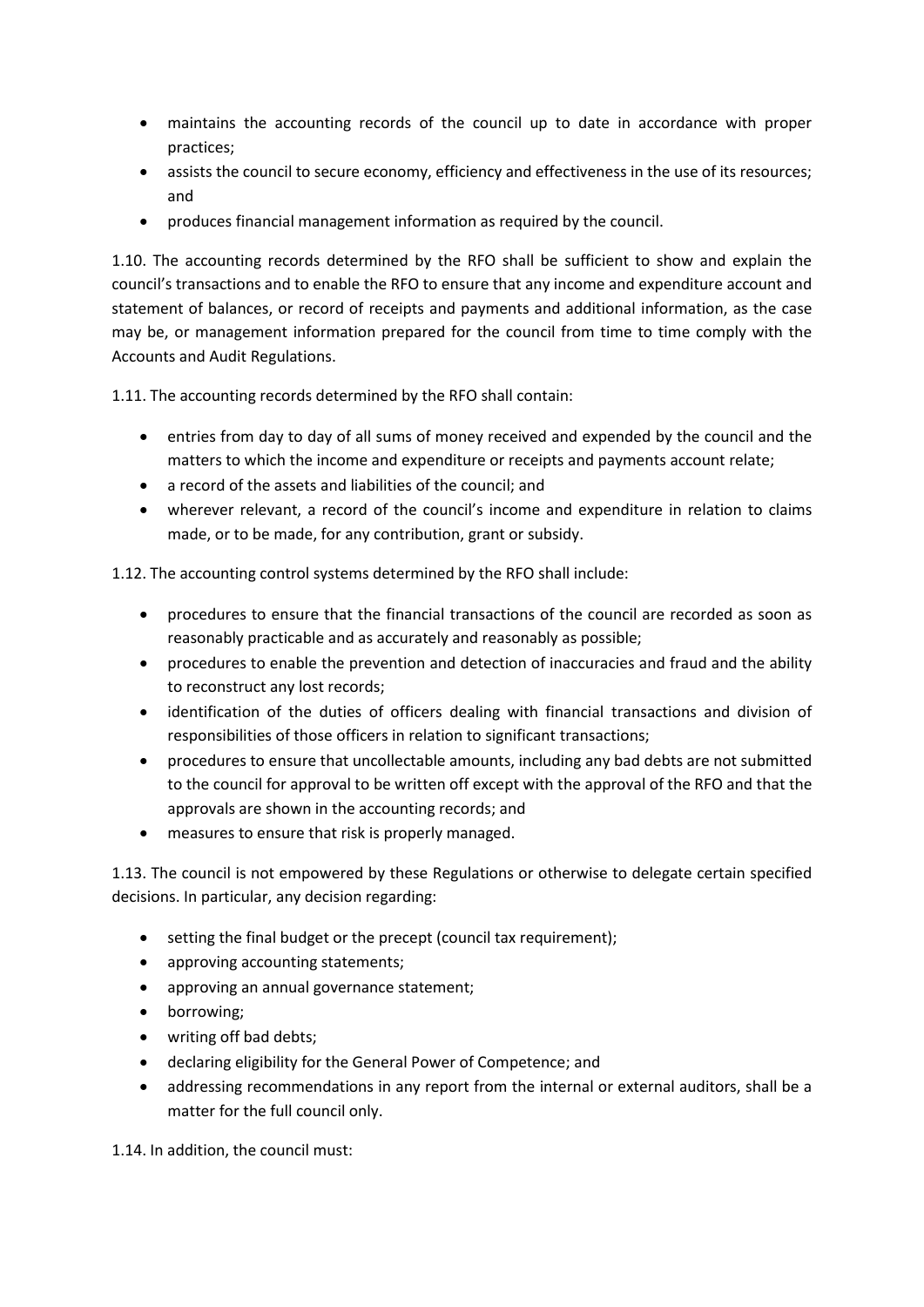- determine and keep under regular review the bank mandate for all council bank accounts;
- approve any grant or a single commitment; and
- in respect of the annual salary for any employee have regard to recommendations about annual salaries of employees made by the relevant committee in accordance with its terms of reference.

1.15. In these financial regulations, references to the Accounts and Audit Regulations or 'the regulations' shall mean the regulations issued under the provisions of section 27 of the Audit Commission Act 1998, or any superseding legislation, and then in force unless otherwise specified.

In these financial regulations the term 'proper practice' or 'proper practices' shall refer to guidance issued in *Governance and Accountability for Local Councils - a Practitioners' Guide (England)* issued by the Joint Practitioners Advisory Group (JPAG), available from the websites of NALC and the Society for Local Council Clerks (SLCC).

## **2. Accounting and audit (internal and external)**

2.1. All accounting procedures and financial records of the council shall be determined by the RFO in accordance with the Accounts and Audit Regulations, appropriate guidance and proper practices.

2.2. On a regular basis, at least once in each quarter, and at each financial year end, a member other than the Chairman shall be appointed to verify bank reconciliations (for all accounts) produced by the RFO. The member shall sign the reconciliations and the original bank statements (or similar document) as evidence of verification. This activity shall on conclusion be reported, including any exceptions, to and noted by the council.

2.3. The RFO shall complete the annual statement of accounts, annual report, and any related documents of the council contained in the Annual Return (as specified in proper practices) as soon as practicable after the end of the financial year and having certified the accounts shall submit them and report thereon to the council within the timescales set by the Accounts and Audit Regulations.

2.4. The council shall ensure that there is an adequate and effective system of internal audit of its accounting records, and of its system of internal control in accordance with proper practices. Any officer or member of the council shall make available such documents and records as appear to the council to be necessary for the purpose of the audit and shall, as directed by the council, supply the RFO, internal auditor, or external auditor with such information and explanation as the council considers necessary for that purpose.

2.5. The internal auditor shall be appointed by and shall carry out the work in relation to internal controls required by the council in accordance with proper practices.

2.6. The internal auditor shall:

- be competent and independent of the financial operations of the council;
- report to council in writing, or in person, on a regular basis with a minimum of one annual written report during each financial year;
- to demonstrate competence, objectivity and independence, be free from any actual or perceived conflicts of interest, including those arising from family relationships; and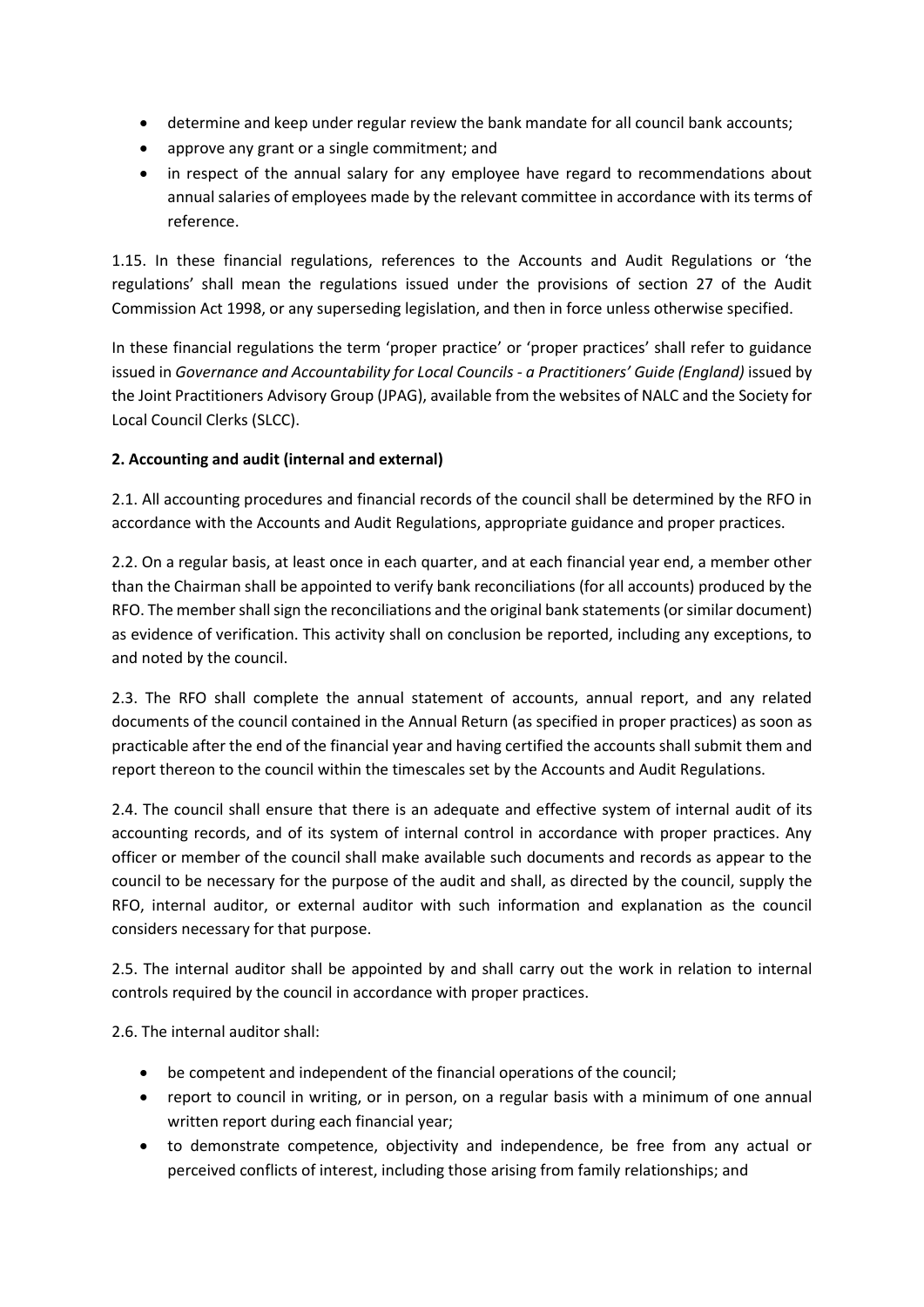• has no involvement in the financial decision making, management or control of the council

2.7. Internal or external auditors may not under any circumstances:

- perform any operational duties for the council;
- initiate or approve accounting transactions; or
- direct the activities of any council employee, except to the extent that such employees have been appropriately assigned to assist the internal auditor.

2.8. For the avoidance of doubt, in relation to internal audit the terms 'independent' and 'independence' shall have the same meaning as is described in proper practices.

2.9. The RFO shall make arrangements for the exercise of electors' rights in relation to the accounts including the opportunity to inspect the accounts, books, and vouchers and display or publish any notices and statements of account required by Audit Commission Act 1998, or any superseding legislation, and the Accounts and Audit Regulations.

2.10. The RFO shall, without undue delay, bring to the attention of all councillors any correspondence or report from internal or external auditors.

### **3. Annual estimates (budget) and forward planning**

3.1. The RFO must each year, by no later than November, prepare detailed estimates of all receipts and payments including the use of reserves and all sources of funding for the following financial year in the form of a budget to be considered by the council.

3.2. The council shall consider annual budget proposals in relation to the council's three year forecast of revenue and capital receipts and payments including recommendations for the use of reserves and sources of funding and update the forecast accordingly.

3.3. The council shall fix the precept (council tax requirement), and relevant basic amount of council tax to be levied for the ensuing financial year not later than by the end of January each year. The RFO shall issue the precept to the billing authority and shall supply each member with a copy of the approved annual budget.

3.4. The approved annual budget shall form the basis of financial control for the ensuing year.

### **4. Budgetary control and authority to spend**

4.1. Expenditure on revenue items may be authorised up to the amounts included for that class of expenditure in the approved budget. This authority is to be determined by the council for all items.

Such authority is to be evidenced by a minute or by an authorisation slip duly signed by the Clerk, and where necessary also by the appropriate Chairman.

Contracts may not be disaggregated to avoid controls imposed by these regulations.

4.2. No expenditure may be authorised that will exceed the amount provided in the revenue budget for that class of expenditure other than by resolution of the council, or duly delegated committee. During the budget year and with the approval of council having considered fully the implications for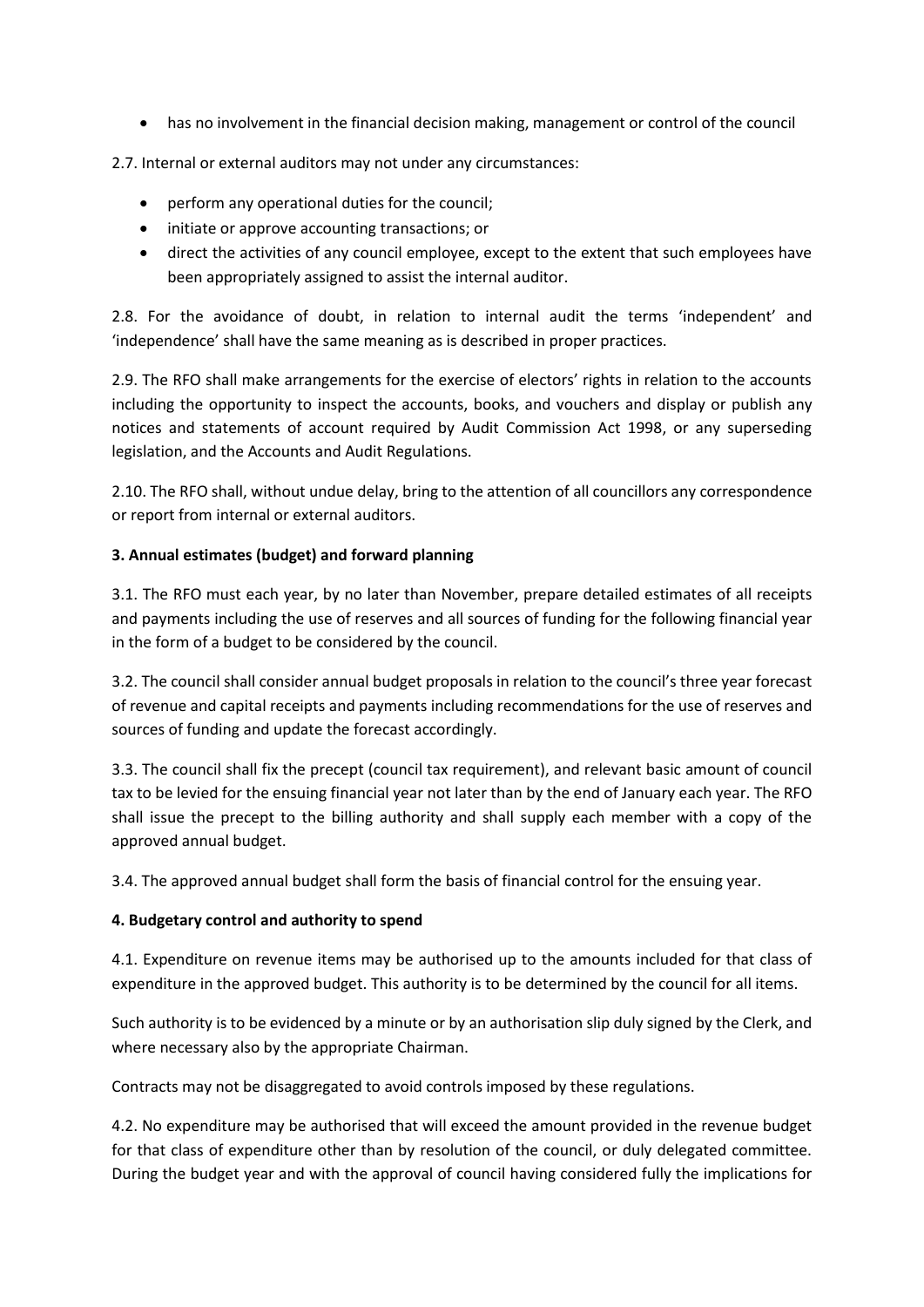public services, unspent and available amounts may be moved to other budget headings or to an earmarked reserve as appropriate ('virement').

4.3. Unspent provisions in the revenue or capital budgets for completed projects shall not be carried forward to a subsequent year.

4.4. The salary budgets are to be reviewed at least annually in October for the following financial year and such review shall be evidenced by a hard copy schedule signed by the Clerk and the Chairman of Council or relevant committee.

4.5. In cases of extreme risk to the delivery of council services, the clerk may authorise revenue expenditure on behalf of the council which in the clerk's judgement it is necessary to carry out. Such expenditure includes repair, replacement or other work, whether or not there is any budgetary provision for the expenditure, subject to a limit of £500. The Clerk shall report such action to the chairman as soon as possible and to the council as soon as practicable thereafter.

4.6. No expenditure shall be authorised in relation to any capital project and no contract entered into or tender accepted involving capital expenditure unless the council is satisfied that the necessary funds are available and the requisite borrowing approval has been obtained.

4.7. All capital works shall be administered in accordance with the council's standing orders and financial regulations relating to contracts.

4.8. The RFO shall regularly provide the council with a statement of receipts and payments to date under each head of the budgets, comparing actual expenditure to the appropriate date against that planned as shown in the budget. These statements are to be prepared at least at the end of each financial quarter and shall show explanations of material variances.

4.9. Changes in earmarked reserves shall be approved by council as part of the budgetary control process.

### **5. Banking arrangements and authorisation of payments**

5.1. The council's banking arrangements, including the bank mandate, shall be made by the RFO and approved by the council. They shall be regularly reviewed for safety and efficiency. The council shall seek credit references in respect of members or employees who act as signatories.

5.2. The RFO shall prepare a schedule of payments requiring authorisation, forming part of the Agenda for the Meeting and, together with the relevant invoices, present the schedule to council. The council shall review the schedule for compliance and, having satisfied itself shall authorise payment by a resolution of the council. The approved schedule shall be ruled off and initialled by the Chairman of the Meeting. A detailed list of all payments shall be disclosed within or as an attachment to the minutes of the meeting at which payment was authorised. Personal payments (including salaries, wages, expenses and any payment made in relation to the termination of a contract of employment) may be summarised to remove public access to any personal information.

5.3. All invoices for payment shall be examined, verified and certified by the RFO to confirm that the work, goods or services to which each invoice relates has been received, carried out, examined and represents expenditure previously approved by the council.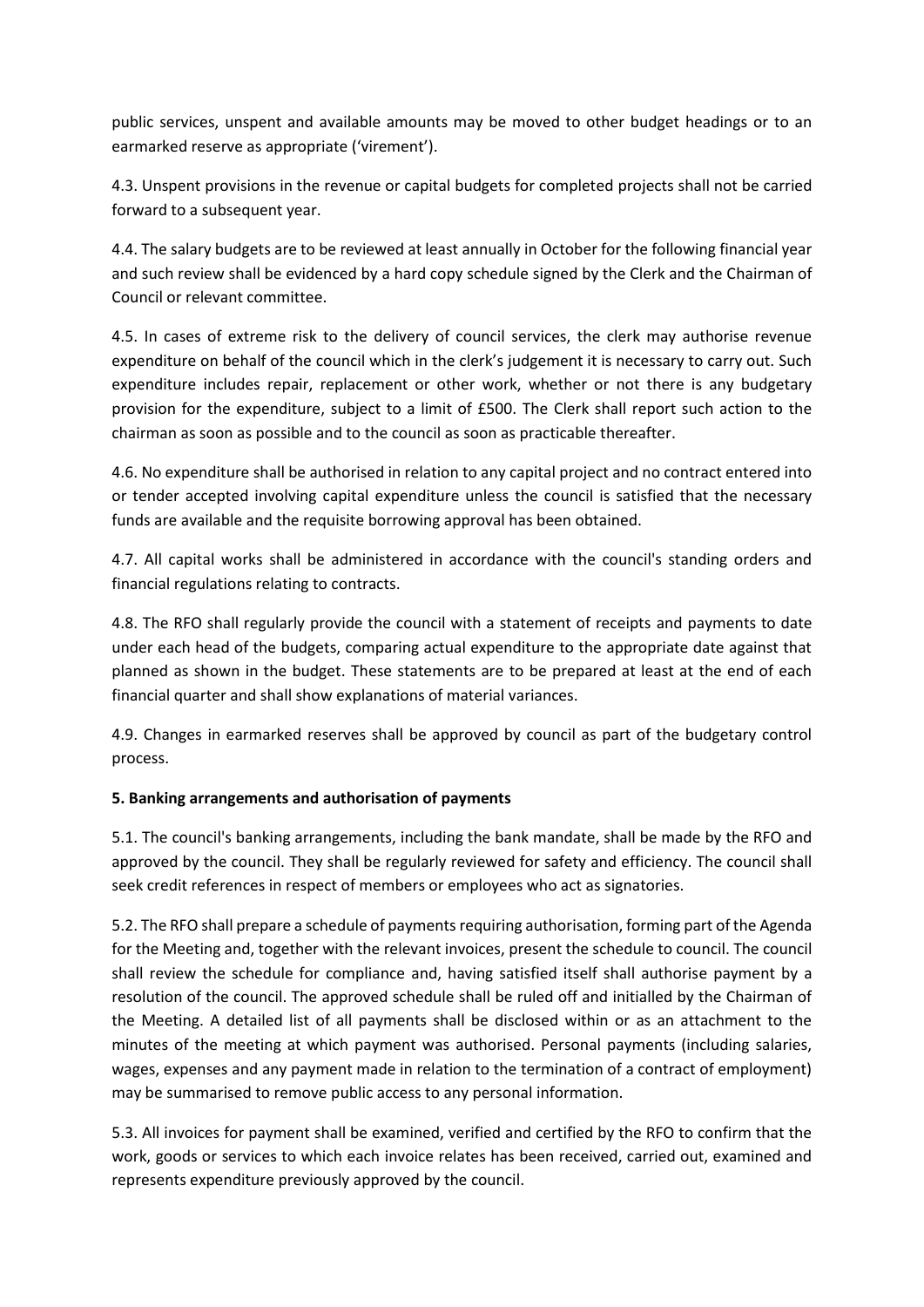5.4. The RFO shall examine invoices for arithmetical accuracy and analyse them to the appropriate expenditure heading. The RFO shall take all steps to pay all invoices submitted, and which are in order, at the next available council meeting.

5.5. The Clerk and RFO shall have delegated authority to authorise the payment of items only in the following circumstances:

a) If a payment is necessary to avoid a charge to interest under the Late Payment of Commercial Debts (Interest) Act 1998, and the due date for payment is before the next scheduled Meeting of council, where the Clerk and RFO certify that there is no dispute or other reason to delay payment, provided that a list of such payments shall be submitted to the next appropriate meeting of council;

b) An expenditure item authorised under 5.6 below (continuing contracts and obligations) provided that a list of such payments shall be submitted to the next appropriate meeting of council; or

c) fund transfers within the councils banking arrangements up to the sum of £1,000 , provided that a list of such payments shall be submitted to the next appropriate meeting of council.

5.6. For each financial year the Clerk and RFO shall draw up a list of due payments which arise on a regular basis as the result of a continuing contract, statutory duty, or obligation (such as but not exclusively) Salaries, PAYE and NI, Superannuation Fund and regular maintenance contracts and the like for which council, may authorise payment for the year provided that the requirements of regulation 4.1 (Budgetary Controls) are adhered to, provided also that a list of such payments shall be submitted to the next appropriate meeting of council.

5.7. A record of regular payments made under 5.6 above shall be drawn up and be signed by two members on each and every occasion when payment is authorised - thus controlling the risk of duplicated payments being authorised and / or made.

5.8. In respect of grants a duly authorised committee shall approve expenditure within any limits set by council and in accordance with any policy statement approved by council.

5.9. Members are subject to the Code of Conduct that has been adopted by the council and shall comply with the Code and Standing Orders when a decision to authorise or instruct payment is made in respect of a matter in which they have a disclosable pecuniary or other interest, unless a dispensation has been granted.

5.10. The council will aim to rotate the duties of members in these Regulations so that onerous duties are shared out as evenly as possible over time.

5.11. Any changes in the recorded details of suppliers, such as bank account records, shall be approved in writing by a Member.

### **6. Instructions for the making of payments**

6.1. The council will make safe and efficient arrangements for the making of its payments.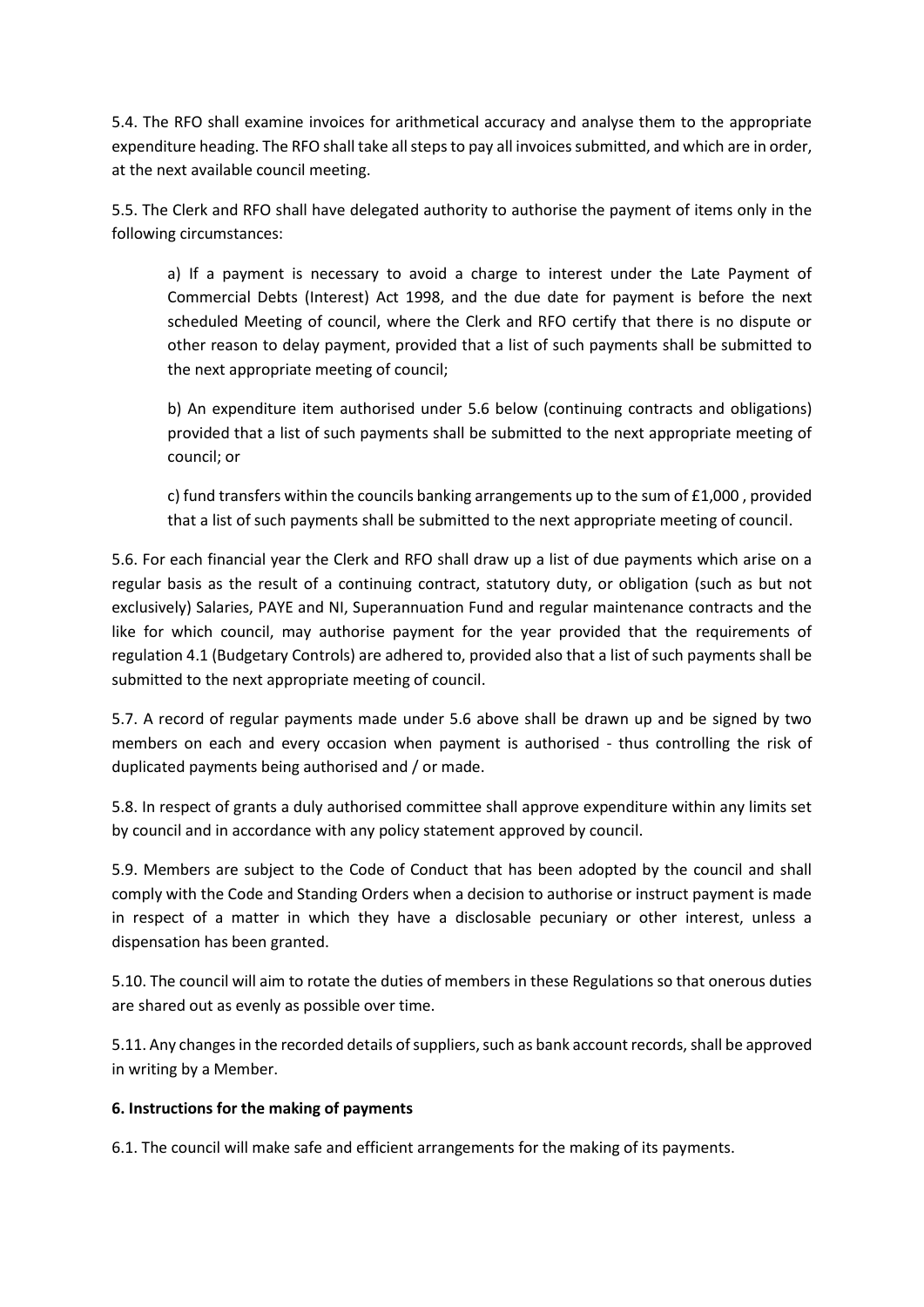6.2. Following authorisation under Financial Regulation 5 above, the council, the Clerk or RFO shall give instruction that a payment shall be made.

6.3. All payments shall be affected by cheque or other instructions to the council's bankers, or otherwise, in accordance with a resolution of council.

6.4. Cheques or orders for payment drawn on the bank account in accordance with the schedule as presented to council or committee shall be signed by two members of council in accordance with a resolution instructing that payment. A member who is a bank signatory, having a connection by virtue of family or business relationships with the beneficiary of a payment, should not, under normal circumstances, be a signatory to the payment in question.

6.5. To indicate agreement of the details shown on the cheque or order for payment with the counterfoil and the invoice or similar documentation, the signatories shall each also initial the cheque counterfoil.

6.6. Cheques or orders for payment shall not normally be presented for signature other than at a council or committee meeting (including immediately before or after such a meeting). Any signatures obtained away from such meetings shall be reported to the council at the next convenient meeting.

6.7. If thought appropriate by the council, payment for utility supplies (energy, telephone and water) and any National Non-Domestic Rates may be made by variable direct debit provided that the instructions are signed by two members and any payments are reported to council as made. The approval of the use of a variable direct debit shall be renewed by resolution of the council at least every two years.

6.8. If thought appropriate by the council, payment for certain items (principally salaries) may be made by banker's standing order provided that the instructions are signed, or otherwise evidenced by two members are retained and any payments are reported to council as made. The approval of the use of a banker's standing order shall be renewed by resolution of the council at least every two years.

6.9. If thought appropriate by the council, payment for certain items may be made by BACS or CHAPS methods provided that the instructions for each payment are signed, or otherwise evidenced, by two authorised bank signatories, are retained and any payments are reported to council as made. The approval of the use of BACS or CHAPS shall be renewed by resolution of the council at least every two years.

6.10. If thought appropriate by the council payment for certain items may be made by internet banking transfer provided evidence is retained showing which members approved the payment.

6.11. Where a computer requires use of a personal identification number (PIN) or other password(s), for access to the council's records on that computer, a note shall be made of the PIN and Passwords and shall be handed to and retained by the Chairman of Council in a sealed dated envelope. This envelope may not be opened other than in the presence of two other councillors. After the envelope has been opened, in any circumstances, the PIN and / or passwords shall be changed as soon as practicable. The fact that the sealed envelope has been opened, in whatever circumstances, shall be reported to all members immediately and formally to the next available meeting of the council. This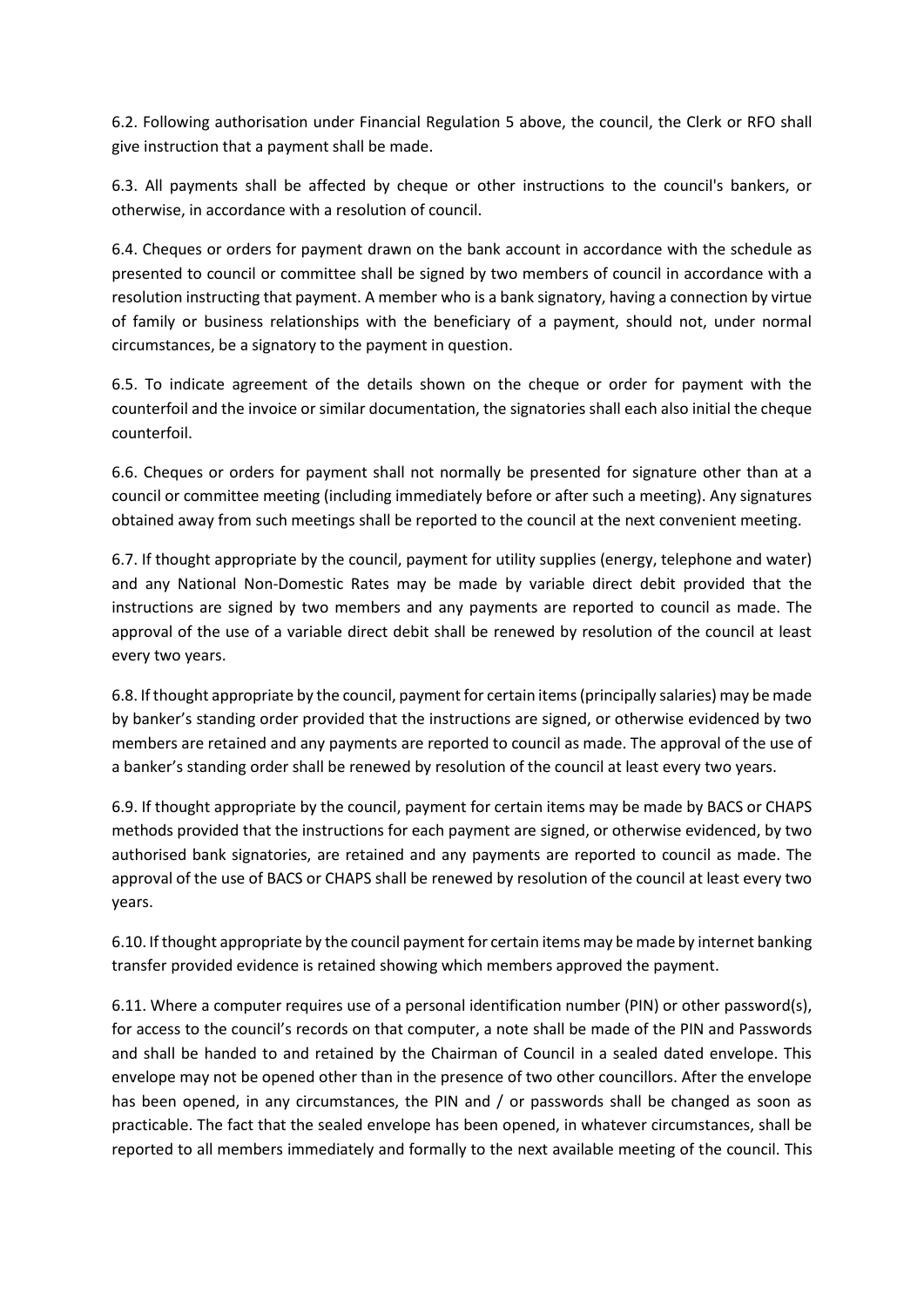will not be required for a member's personal computer used only for remote authorisation of bank payments.

6.12. No employee or councillor shall disclose any PIN or password, relevant to the working of the council or its bank accounts, to any person not authorised in writing by the council or a duly delegated committee.

6.13. Regular back-up copies of the records on any computer shall be made and shall be stored securely away from the computer in question, and preferably off site.

6.14. The council, and any members using computers for the council's financial business, shall ensure that anti-virus, anti-spyware and firewall software with automatic updates, together with a high level of security, is used.

6.15. Where internet banking arrangements are made with any bank, the Clerk shall be appointed as the Service Administrator. The bank mandate approved by the council shall identify a number of councillors who will be authorised to approve transactions on those accounts. The bank mandate will state clearly the amounts of payments that can be instructed by the use of the Service Administrator alone, or by the Service Administrator with a stated number of approvals.

6.16. Access to any internet banking accounts will be directly to the access page (which may be saved under "favourites"), and not through a search engine or e-mail link. Remembered or saved passwords facilities must not be used on any computer used for council banking work. Breach of this Regulation will be treated as a very serious matter under these regulations.

6.17. Changes to account details for suppliers, which are used for internet banking may only be changed on written hard copy notification by the supplier and supported by hard copy authority for change signed by the Clerk. A programme of regular checks of standing data with suppliers will be followed.

6.18. Any Debit Card issued for use will be specifically restricted to the Clerk/RFO and will also be restricted to a single transaction maximum value of £500 unless authorised by council or finance committee in writing before any order is placed.

6.19. A pre-paid debit card may be issued to employees with varying limits. These limits will be set by the council. Transactions and purchases made will be reported to the council and authority for topping-up shall be at the discretion of the council.

6.20. Any corporate credit card or trade card account opened by the council will be specifically restricted to use by the Clerk and shall be subject to automatic payment in full at each month-end. Personal credit or debit cards of members or staff shall not be used under any circumstances.

6.21. The council will not maintain any form of cash float. All cash received must be banked intact. Any payments made in cash by the Clerk (for example for postage or minor stationery items) shall be refunded on a regular basis, at least quarterly.

### **7. Payment of salaries**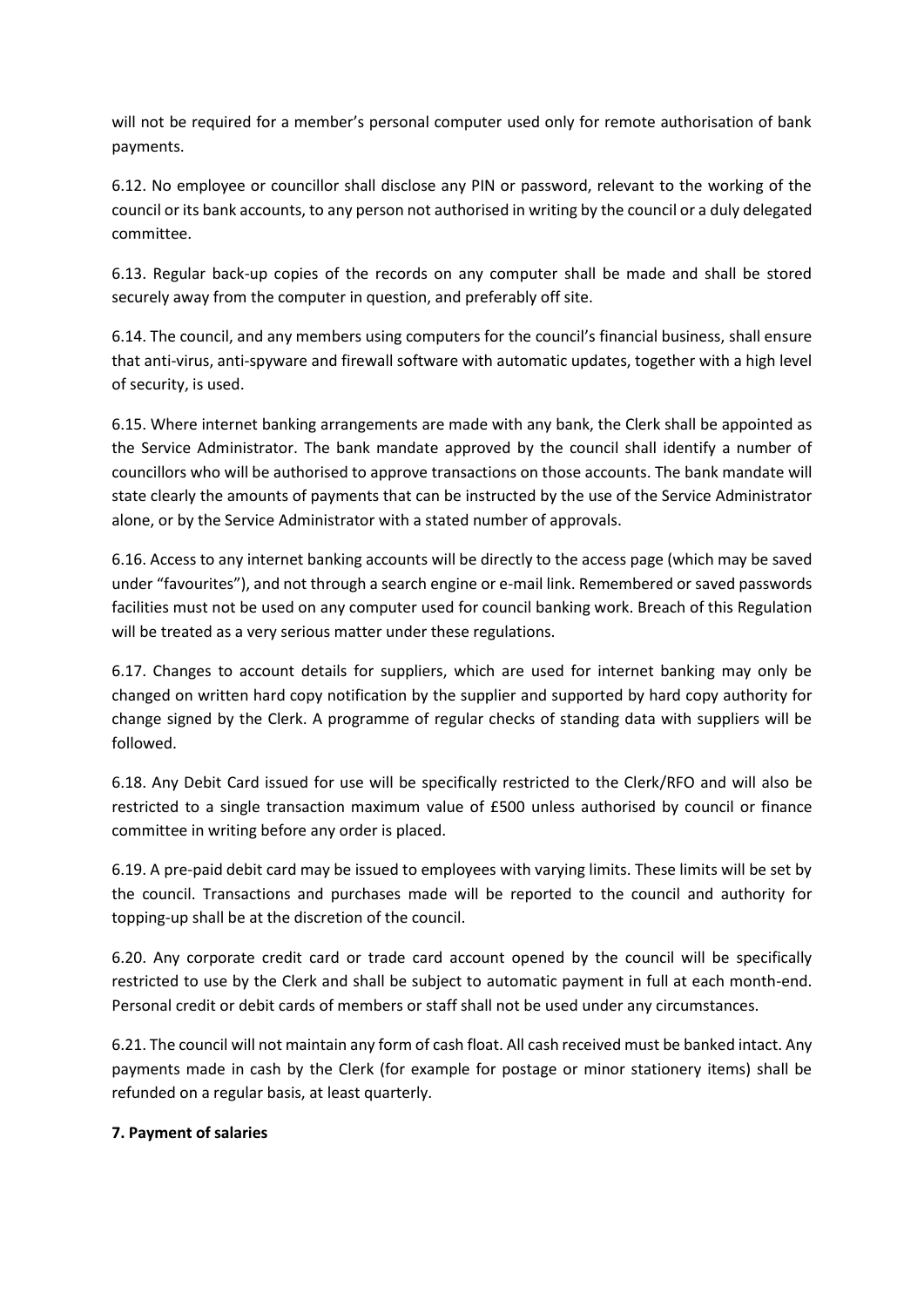7.1. As an employer, the council shall make arrangements to meet fully the statutory requirements placed on all employers by PAYE and National Insurance legislation. The payment of all salaries shall be made in accordance with payroll records and the rules of PAYE and National Insurance currently operating, and salary rates shall be as agreed by council, or duly delegated committee.

7.2. Payment of salaries and payment of deductions from salary such as may be required to be made for tax, national insurance and pension contributions, or similar statutory or discretionary deductions must be made in accordance with the payroll records and on the appropriate dates stipulated in employment contracts, provided that each payment is reported to the next available council meeting, as set out in these regulations above.

7.3. No changes shall be made to any employee's pay, emoluments, or terms and conditions of employment without the prior consent of the council.

7.4. Each and every payment to employees of net salary and to the appropriate creditor of the statutory and discretionary deductions shall be recorded in a separate confidential record (confidential cash book). This confidential record is not open to inspection or review (under the Freedom of Information Act 2000 or otherwise) other than:

- a) by any councillor who can demonstrate a need to know;
- b) by the internal auditor;
- c) by the external auditor; or
- d) by any person authorised under Audit Commission Act 1998, or any superseding legislation.

7.5. The total of such payments in each calendar month shall be reported with all other payments as made as may be required under these Financial Regulations, to ensure that only payments due for the period have actually been paid.

7.6. An effective system of personal performance management should be maintained for the senior officers.

7.7. Any termination payments shall be supported by a clear business case and reported to the council. Termination payments shall only be authorised by council.

7.8. Before employing interim staff, the council must consider a full business case.

### **8. Loans and investments**

8.1. All borrowings shall be affected in the name of the council, after obtaining any necessary borrowing approval. Any application for borrowing approval shall be approved by Council as to terms and purpose. The application for borrowing approval, and subsequent arrangements for the loan shall only be approved by full council.

8.2. Any financial arrangement which does not require formal borrowing approval from the Secretary of State/Welsh Assembly Government (such as Hire Purchase or Leasing of tangible assets) shall be subject to approval by the full council. In each case a report in writing shall be provided to council in respect of value for money for the proposed transaction.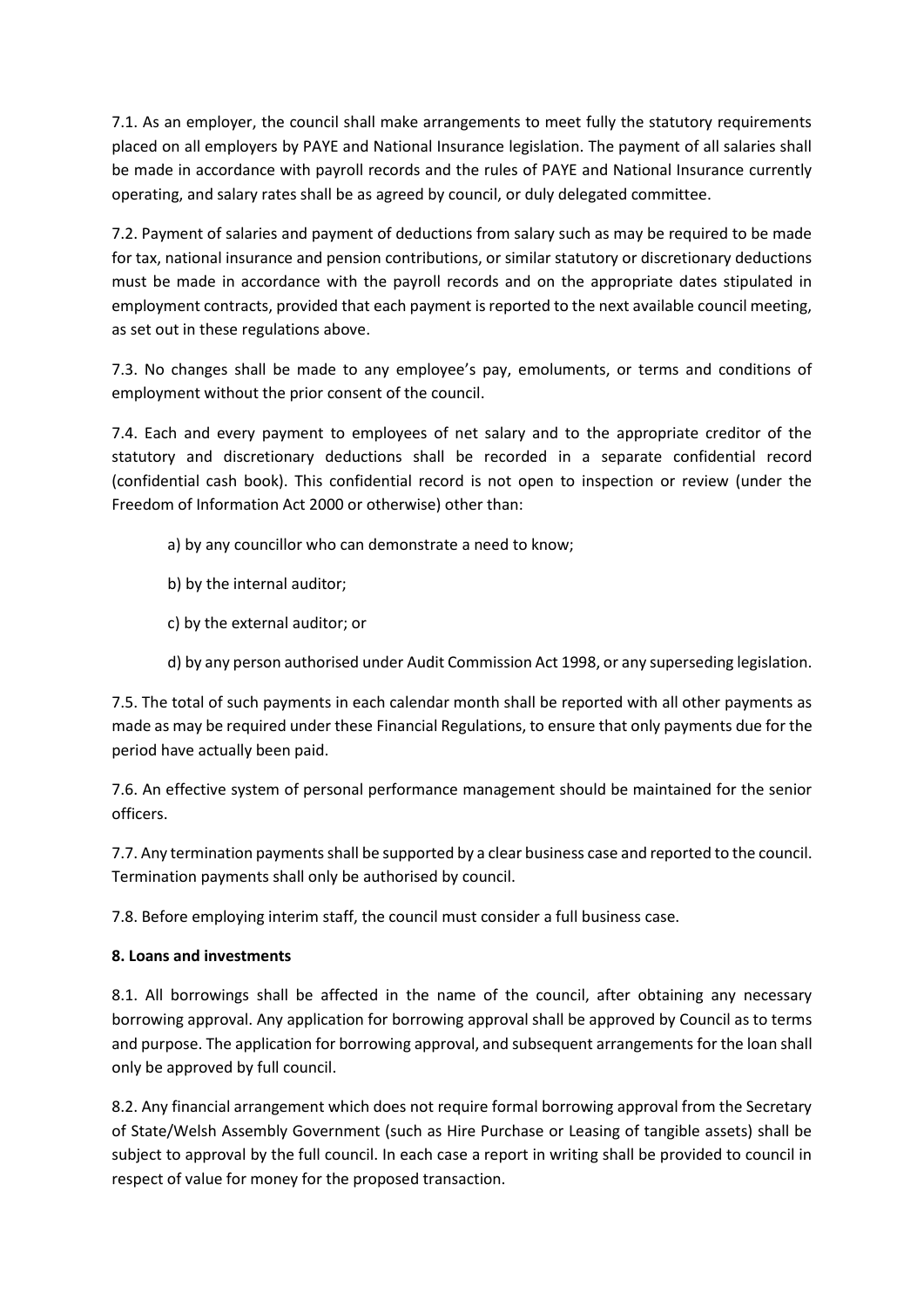8.3. The council will arrange with the council's banks and investment providers for the sending of a copy of each statement of account to the Chairman of the council at the same time as one is issued to the Clerk or RFO.

8.4. All loans and investments shall be negotiated in the name of the council and shall be for a set period in accordance with council policy.

8.5. The council shall consider the need for an Investment Strategy and Policy which, if drawn up, shall be in accordance with relevant regulations, proper practices and guidance. Any Strategy and Policy shall be reviewed by the council at least annually.

8.6. All investments of money under the control of the council shall be in the name of the council.

8.7. All investment certificates and other documents relating thereto shall be retained in the custody of the RFO.

8.8. Payments in respect of short term or long-term investments, including transfers between bank accounts held in the same bank, or branch, shall be made in accordance with Regulation 5 (Authorisation of payments) and Regulation 6 (Instructions for payments).

#### **9. Income**

9.1. The collection of all sums due to the council shall be the responsibility of and under the supervision of the RFO.

9.2. Particulars of all charges to be made for work done, services rendered or goods supplied shall be agreed annually by the council, notified to the RFO and the RFO shall be responsible for the collection of all accounts due to the council.

9.3. The council will review all fees and charges at least annually, following a report of the Clerk.

9.4. Any sums found to be irrecoverable and any bad debts shall be reported to the council and shall be written off in the year.

9.5. All sums received on behalf of the council shall be banked intact as directed by the RFO. In all cases, all receipts shall be deposited with the council's bankers with such frequency as the RFO considers necessary.

9.6. The origin of each receipt shall be entered on the paying-in slip.

9.7. Personal cheques shall not be cashed out of money held on behalf of the council.

9.8. The RFO shall promptly complete any VAT Return that is required. Any repayment claim due in accordance with VAT Act 1994 section 33 shall be made at least annually coinciding with the financial year end.

9.9. Where any significant sums of cash are regularly received by the council, the RFO shall take such steps as are agreed by the council to ensure that more than one person is present when the cash is counted in the first instance, that there is a reconciliation to some form of control such as ticket issues, and that appropriate care is taken in the security and safety of individuals banking such cash.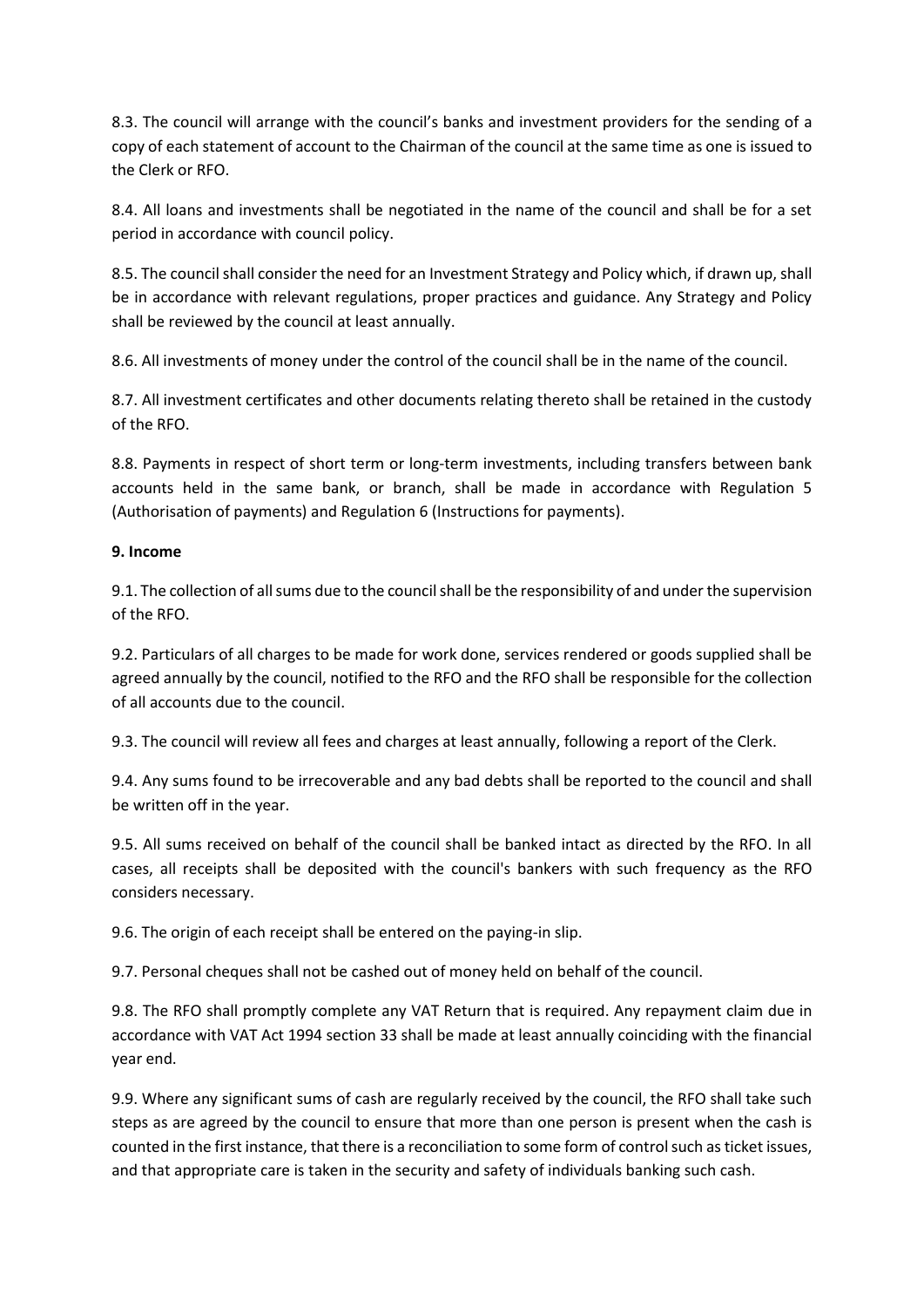#### **10. Orders for work, goods and services**

10.1. An official order or letter shall be issued for all work, goods and services unless a formal contract is to be prepared or an official order would be inappropriate. Copies of orders shall be retained.

10.2. Order books shall be controlled by the RFO.

10.3. All members and officers are responsible for obtaining value for money at all times. An officer issuing an official order shall ensure as far as reasonable and practicable that the best available terms are obtained in respect of each transaction, usually by obtaining three or more quotations or estimates from appropriate suppliers, subject to any de minimis provisions in Regulation 11.1 below.

10.4. A member may not issue an official order or make any contract on behalf of the council.

10.5. The RFO shall verify the lawful nature of any proposed purchase before the issue of any order, and in the case of new or infrequent purchases or payments, the RFO shall ensure that the statutory authority shall be reported to the meeting at which the order is approved so that the minutes can record the power being used.

### **11. Contracts**

11.1. Procedures as to contracts are laid down as follows:

a) Every contract shall comply with these financial regulations, and no exceptions shall be made otherwise than in an emergency provided that this regulation need not apply to contracts which relate to items (i) to (vi) below:

i. for the supply of gas, electricity, water, sewerage and telephone services;

ii. for specialist services such as are provided by legal professionals acting in disputes;

iii. for work to be executed or goods or materials to be supplied which consist of repairs to or parts for existing machinery or equipment or plant;

iv. for work to be executed or goods or materials to be supplied which constitute an extension of an existing contract by the council;

v. for additional audit work of the external auditor up to an estimated value of £500 (in excess of this sum the Clerk and RFO shall act after consultation with the Chairman and Vice Chairman of council); and

vi. for goods or materials proposed to be purchased which are proprietary articles and / or are only sold at a fixed price.

b) Where the council intends to procure or award a public supply contract, public service contract or public works contract as defined by The Public Contracts Regulations 2015 ("the Regulations") which is valued at £25,000 or more, the council shall comply with the relevant requirements of the Regulations.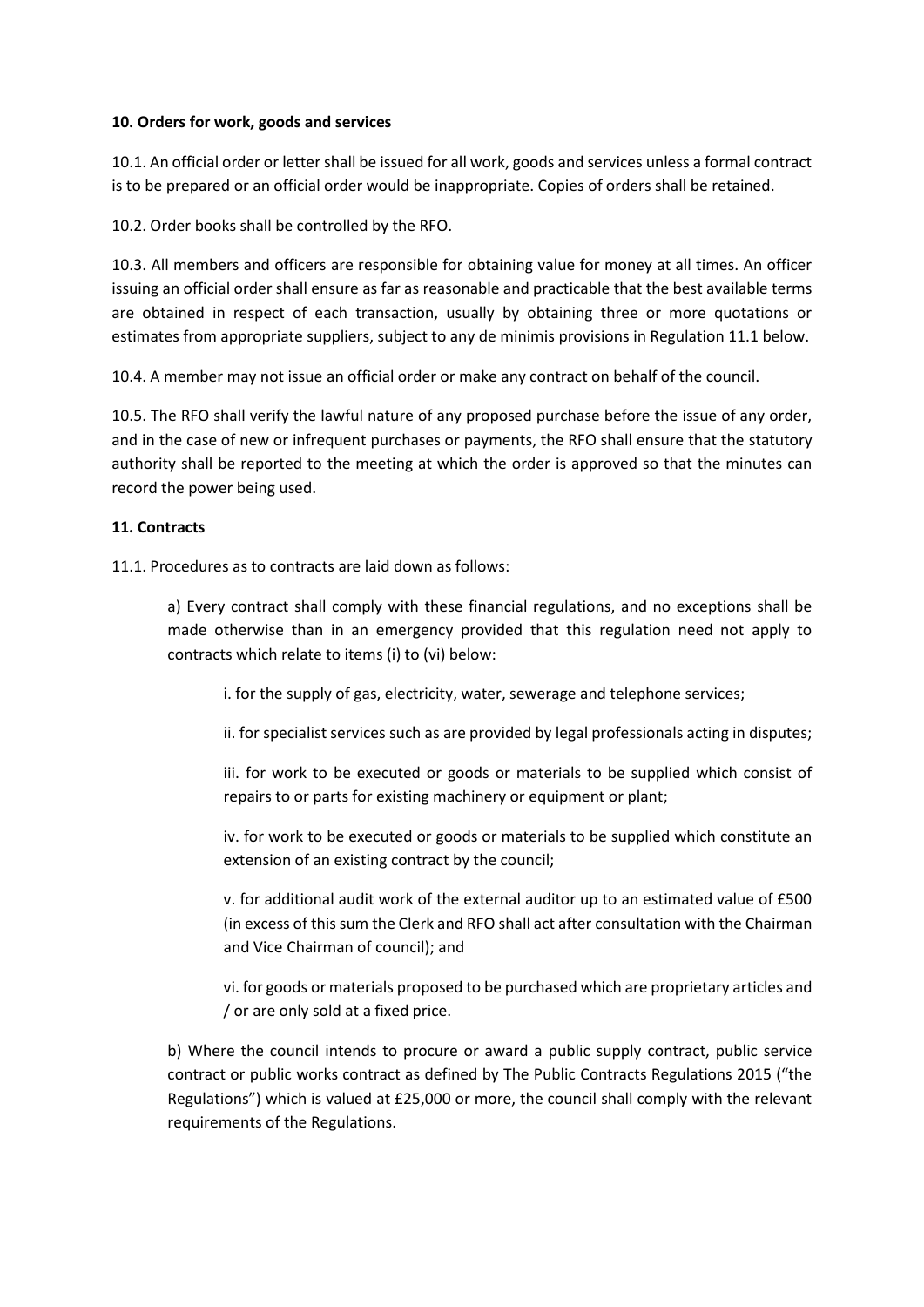c) The full requirements of The Regulations, as applicable, shall be followed in respect of the tendering and award of a public supply contract, public service contract or public works contract which exceed thresholds in The Regulations set by the Public Contracts Directive 2014/24/EU (which may change from time to time).

d) When applications are made to waive financial regulations relating to contracts to enable a price to be negotiated without competition the reason shall be embodied in a recommendation to the council.

e) Such invitation to tender shall state the general nature of the intended contract and the Clerk shall obtain the necessary technical assistance to prepare a specification in appropriate cases. The invitation shall in addition state that tenders must be addressed to the Clerk in the ordinary course of post. Each tendering firm shall be supplied with a specifically marked envelope in which the tender is to be sealed and remain sealed until the prescribed date for opening tenders for that contract.

f) All sealed tenders shall be opened at the same time on the prescribed date by the Clerk in the presence of at least one member of council.

g) When it is to enter into a contract of less than £25,000 in value for the supply of goods or materials or for the execution of works or specialist services other than such goods, materials, works or specialist services as are excepted as set out in paragraph (a) the Clerk or RFO shall obtain 3 quotations (priced descriptions of the proposed supply); where the value is below £3,000 and above £100 the Clerk or RFO shall strive to obtain 3 estimates. Otherwise, Regulation 10.3 above shall apply.

h) The council shall not be obliged to accept the lowest or any tender, quote or estimate.

i) Should it occur that the council, or duly delegated committee, does not accept any tender, quote or estimate, the work is not allocated and the council requires further pricing, provided that the specification does not change, no person shall be permitted to submit a later tender, estimate or quote who was present when the original decision-making process was being undertaken.

### **12. Assets, properties and estates**

12.1. The Clerk shall make appropriate arrangements for the custody of all title deeds and Land Registry Certificates of properties held by the council. The RFO shall ensure a record is maintained of all properties held by the council, recording the location, extent, plan, reference, purchase details, nature of the interest, tenancies granted, rents payable and purpose for which held in accordance with Accounts and Audit Regulations.

12.2. No tangible moveable property shall be purchased or otherwise acquired, sold, leased or otherwise disposed of, without the authority of the council, together with any other consents required by law, save where the estimated value of any one item of tangible movable property does not exceed £250.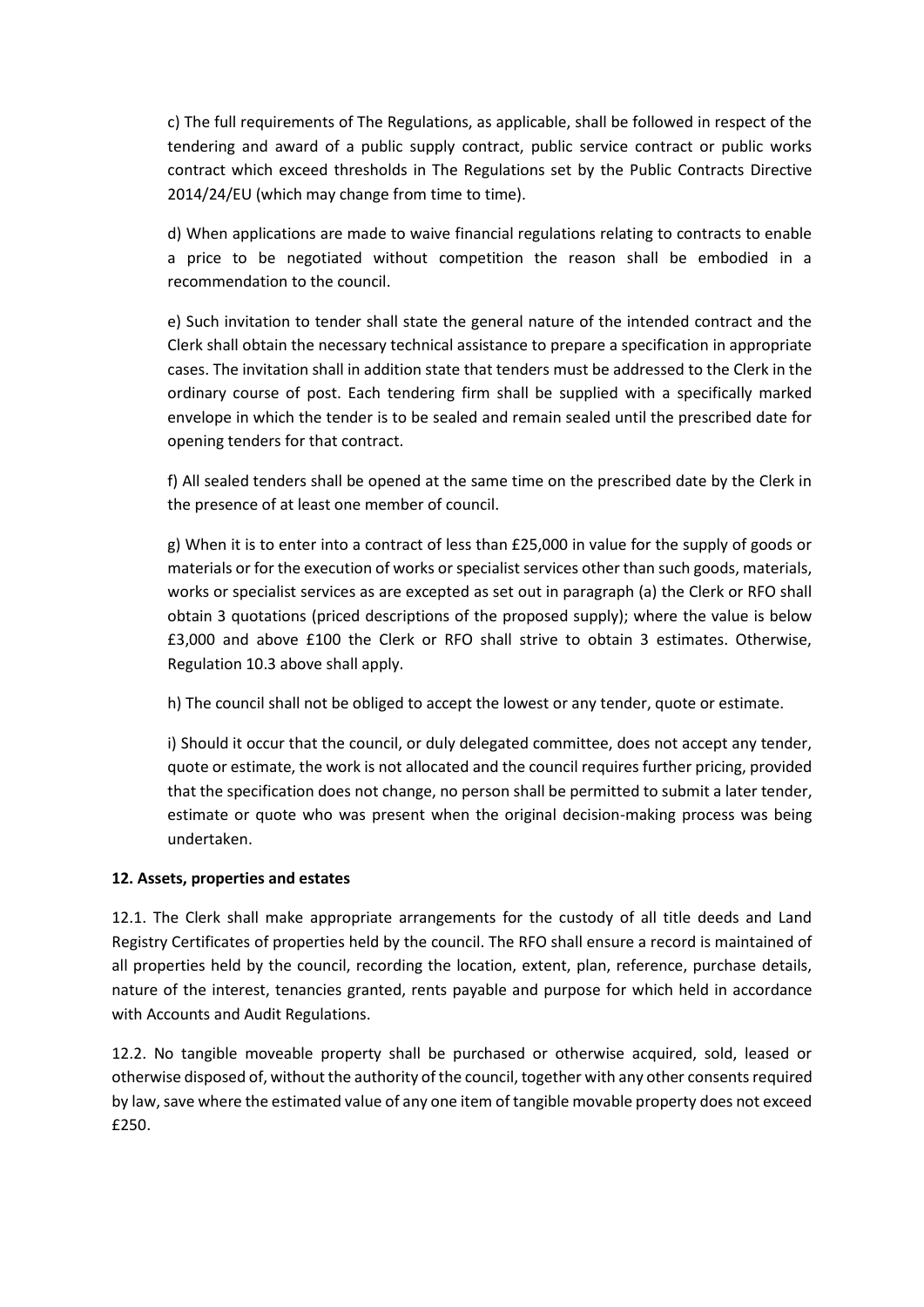12.3. No real property (interests in land) shall be sold, leased or otherwise disposed of without the authority of the council, together with any other consents required by law. In each case a report in writing shall be provided to council in respect of valuation and surveyed condition of the property (including matters such as planning permissions and covenants) together with a proper business case (including an adequate level of consultation with the electorate).

12.4. No real property (interests in land) shall be purchased or acquired without the authority of the full council. In each case a report in writing shall be provided to council in respect of valuation and surveyed condition of the property (including matters such as planning permissions and covenants) together with a proper business case (including an adequate level of consultation with the electorate).

12.5. Subject only to the limit set in Regulation 14.2 above, no tangible moveable property shall be purchased or acquired without the authority of the full council. In each case a report in writing shall be provided to council with a full business case.

12.6. The RFO shall ensure that an appropriate and accurate Register of Assets and Investments is kept up to date. The continued existence of tangible assets shown in the Register shall be verified at least annually, possibly in conjunction with a health and safety inspection of assets.

### **13. Insurance**

13.1. Following the annual risk assessment (per Regulation 17), the RFO shall effect all insurances and negotiate all claims on the council's insurers.

13.2. The RFO shall keep a record of all insurances effected by the council and the property and risks covered thereby and annually review it.

13.3. The RFO shall be notified of any loss liability or damage or of any event likely to lead to a claim, and shall report these to council at the next available meeting.

13.4. All appropriate members and employees of the council shall be included in a suitable form of security or fidelity guarantee insurance which shall cover the maximum risk exposure as determined annually by the council, or duly delegated committee.

### **14. Risk management**

14.1. The council is responsible for putting in place arrangements for the management of risk. The Clerk shall prepare, for approval by the council, risk management policy statements in respect of all activities of the council. Risk policy statements and consequential risk management arrangements shall be reviewed by the council at least annually.

14.2. When considering any new activity, the Clerk shall prepare a draft risk assessment including risk management proposals for consideration and adoption by the council.

### **15. Suspension and revision of Financial Regulations**

15.1. It shall be the duty of the council to review the Financial Regulations of the council from time to time. The Clerk shall make arrangements to monitor changes in legislation or proper practices and